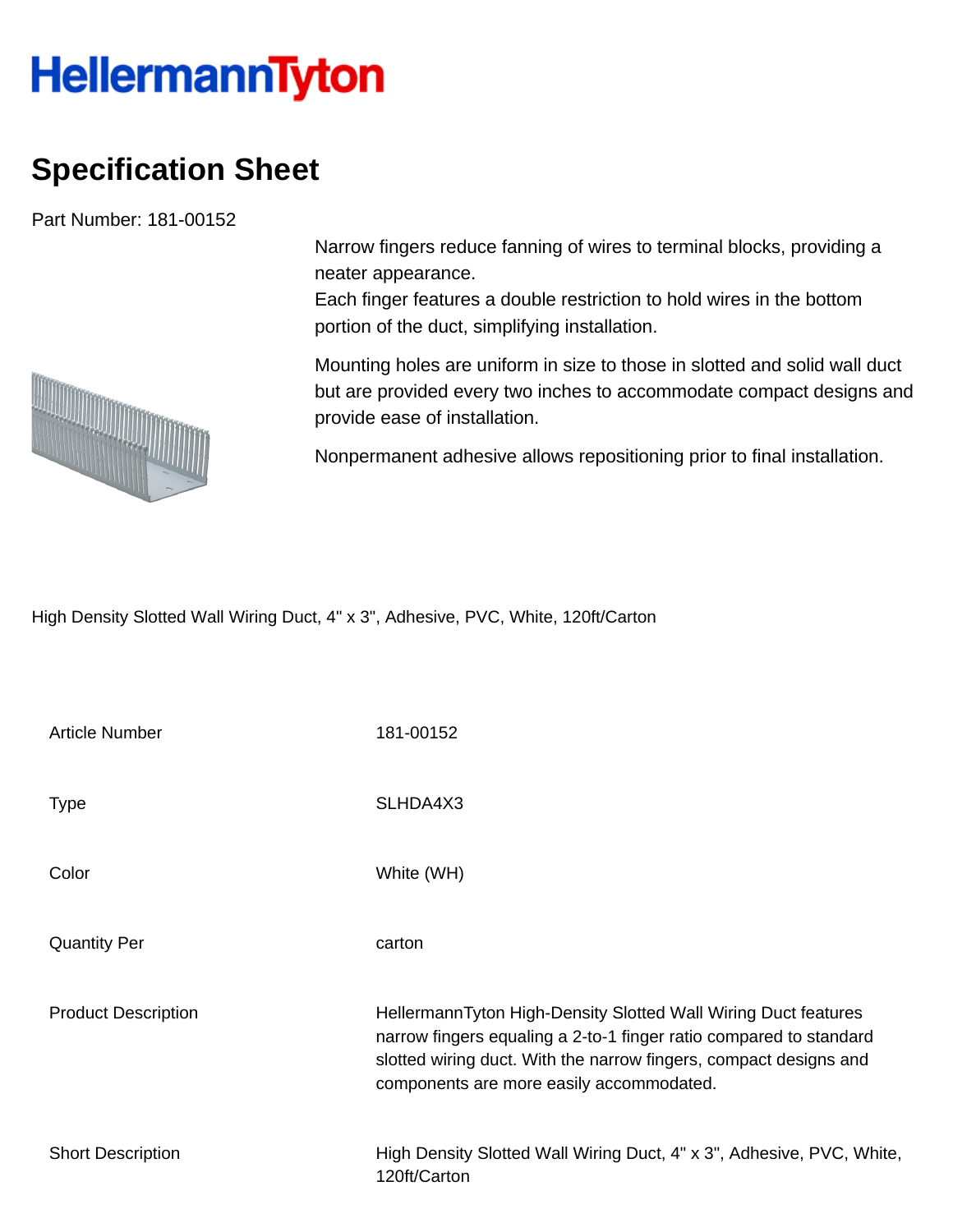| Length L (Imperial)                     | 6.0      |
|-----------------------------------------|----------|
| Length L (Metric)                       | 1.83     |
| <b>Fixation Method</b>                  | Adhesive |
| Width W (Imperial)                      | 4.0      |
| Width W (Metric)                        | 101.6    |
| Height H (Imperial)                     | 3.07     |
| Height H (Metric)                       | 77.9     |
| <b>Mounting Hole Centers (Imperial)</b> | 2.0      |

| Material                     | Polyvinylchloride (PVC) |  |  |
|------------------------------|-------------------------|--|--|
| <b>Material Shortcut</b>     | <b>PVC</b>              |  |  |
| Flammability                 | Self-extinguishing      |  |  |
| Halogen Free                 | No                      |  |  |
| <b>Operating Temperature</b> | +122°F (+50°C)          |  |  |